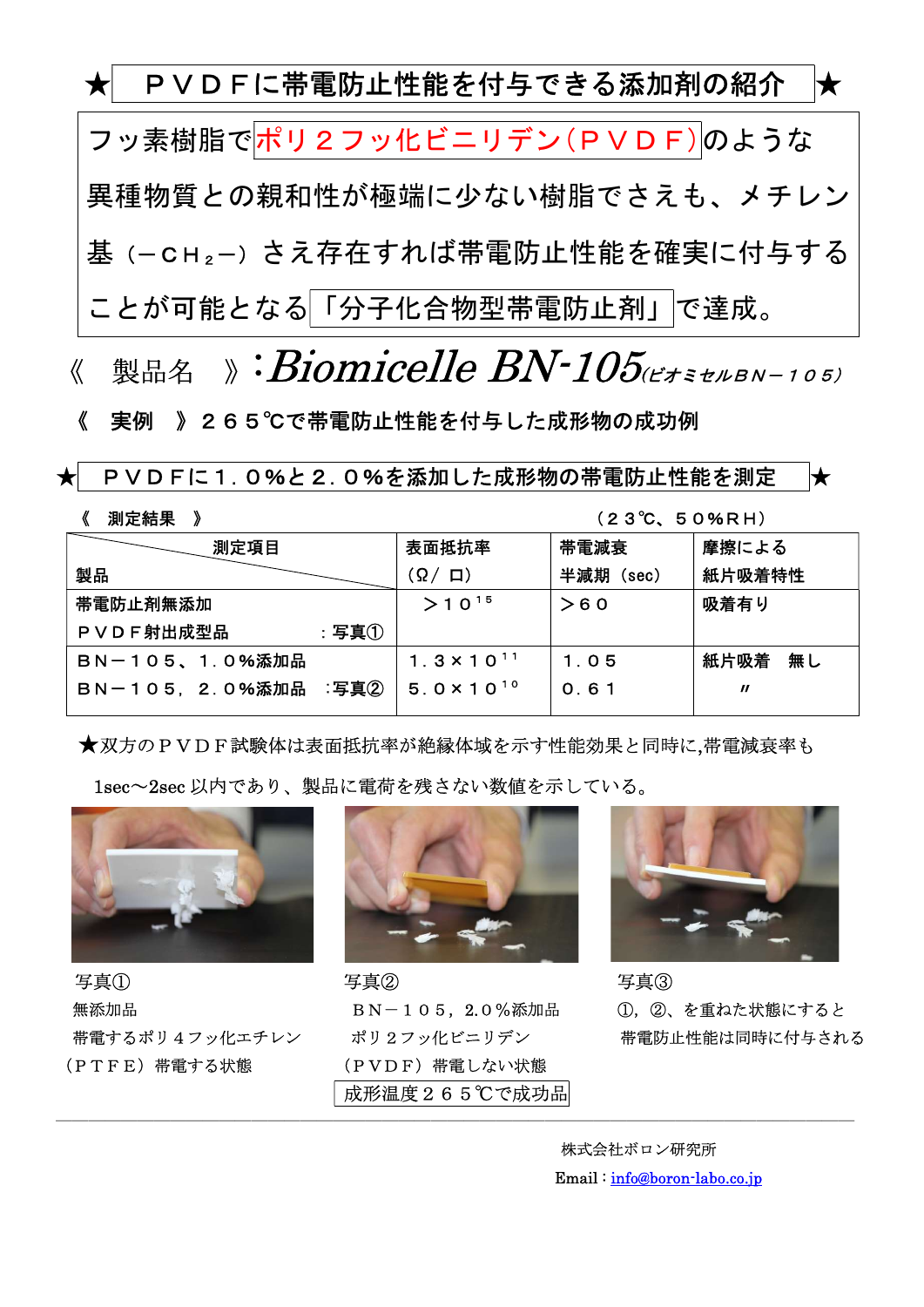| $\star$ Introduction of additives that can impart antistatic performance to PVDF $\star$ |    |
|------------------------------------------------------------------------------------------|----|
| Fluororesin, like polyvinylidene fluoride (PVDF)                                         | 英訳 |
| Achieved with a "molecular compound type antistatic agent" that can                      |    |
| <u>reliably impart antistatic performance as long as the methylene group</u>             |    |
| (CH2) is present, even for resins that have extremely low affinity for                   |    |
| different substances.                                                                    |    |

- 《 Product name 》: **Biomicelle BN-105** (ビオミセル BN-105)
- $\langle \mathcal{L} \rangle$  Example  $\langle \mathcal{L} \rangle$  : A successful example of a molded product imparting

antistatic performance at 265 ° C.

★ Measurement of antistatic performance of molded products ★ added 1.0% and 2.0% to PVDF

| Measurement result $\mathcal{E}$ : | $(23 ° C., 50\% RH)$ |                 |                            |
|------------------------------------|----------------------|-----------------|----------------------------|
| Measurement item                   | Surface<br>Product   | Charge damping  | Friction<br>Paper          |
| 製品                                 | Resistivity          | Half life (sec) | adsorption                 |
|                                    | $(\Omega / \Box)$    |                 | characteristics            |
| Antistatic agent not added         | $>10^{15}$           | >60             | Paper chucking             |
| PVDF, Injection molded             |                      |                 |                            |
| photo:①<br>product                 |                      |                 |                            |
| $BN-105$ , 1.0% additive           | $1.3 \times 10^{11}$ | 1.05            | No paper chucking          |
| $BN-105$ , 2.0% additive           | $5.0 \times 10^{10}$ | 0.61            | $\boldsymbol{\mathit{II}}$ |
| $photo: \circled{2}$               |                      |                 |                            |

 $\star$  Both PVDF test specimens have the performance effect that the surface resistivity shows the insulator range, and at the same time, the charge attenuation factor. It is within  $1 \text{ sec} \sim 2 \text{ sec}$  and shows a value that does not leave a charge on the product,